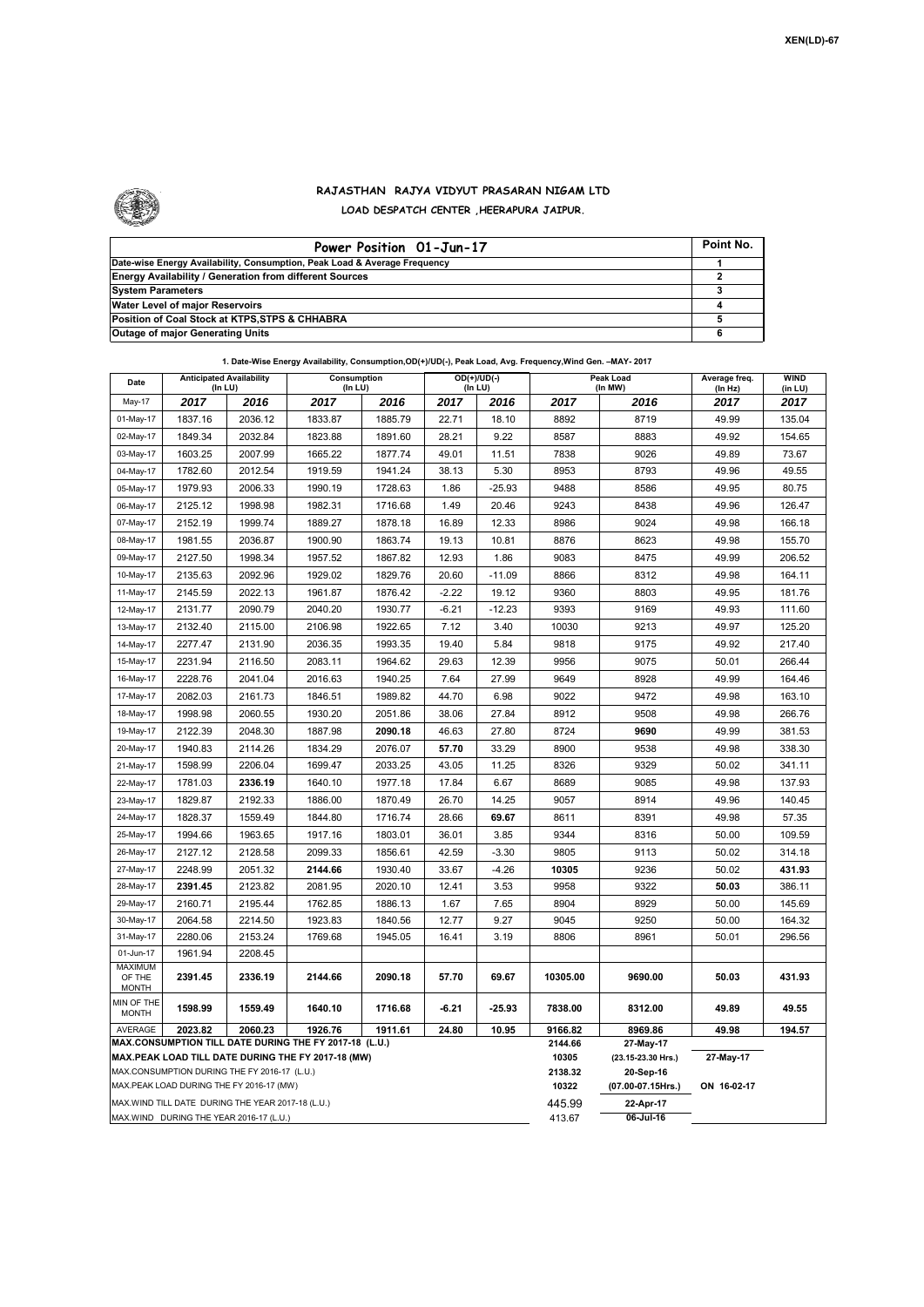| (In LU) |                                                 |                 |                             |                 |  |  |  |  |  |
|---------|-------------------------------------------------|-----------------|-----------------------------|-----------------|--|--|--|--|--|
| S.No.   | Sources Available to Rajasthan / Installed      | Prior           | Prior                       | Actual          |  |  |  |  |  |
|         | Capacity as on 30.09.2016                       |                 | assessment of assessment of | Energy          |  |  |  |  |  |
|         | (In MW)                                         | Avail. For next | Avail.                      | <b>Received</b> |  |  |  |  |  |
|         |                                                 | Day             |                             |                 |  |  |  |  |  |
|         |                                                 |                 | 31-May-17                   |                 |  |  |  |  |  |
| 1       | KTPS (1240/1240)                                | 222.00          | 258.00                      | 191.31          |  |  |  |  |  |
| 2       | STPS (1500/1500)                                | 55.00           | 55.00                       | 43.94           |  |  |  |  |  |
| 3       | DHOLPUR GAS CCPP (330/330)                      | 0.00            | 0.00                        | 0.00            |  |  |  |  |  |
| 4       | RAMGARH (273.5/273.5)                           | 41.00           | 42.00                       | 39.74           |  |  |  |  |  |
| 5       | RAPP-A(200/200)                                 | 38.00           | 38.00                       | 39.93           |  |  |  |  |  |
| 6       | MAHI (140/140)                                  | 0.00            | 0.00                        | 0.00            |  |  |  |  |  |
| 7       | CHAMBAL (RPS+JS) (135.5/271)                    | 0.00            | 0.00                        | 0.00            |  |  |  |  |  |
| 8       | GIRAL LIGNITE (250/250)                         | 0.00            | 0.00                        | 0.00            |  |  |  |  |  |
| 9       | CHHABRA TPS 1000/1000)                          | 162.00          | 162.00                      | 135.66          |  |  |  |  |  |
| 10      | ADANI (TPS) + KALISINDH (TPS)                   | 564.00          | 564.00                      | 414.67          |  |  |  |  |  |
|         | $(1200+1200/1320+1200)$                         |                 |                             |                 |  |  |  |  |  |
| 11      | WIND FARM (3980.40/4119.15)                     | 120.00          | 350.00                      | 296.56          |  |  |  |  |  |
| 12      | SOLAR POWER(737.70/1295.70)                     | 0.00            | 0.00                        | 0.00            |  |  |  |  |  |
| 13      | CAPTIVE POWER PLANTS                            | 0.00            | 0.00                        | 0.00            |  |  |  |  |  |
| 14      | REGIONAL (INTRA STATE) O.A. (VLTPS)             | 0.00            | 0.00                        | 0.00            |  |  |  |  |  |
| 15      | OPEN ACCESS                                     | $-65.54$        | $-63.50$                    | $-63.80$        |  |  |  |  |  |
| 16      | BIOMASS - (101.95/119.25)                       | 6.00            | 6.00                        | 5.87            |  |  |  |  |  |
| 17      | BARSINGHSAR LTPS(250/250)                       | 26.00           | 26.00                       | 23.35           |  |  |  |  |  |
| 18      | RAJWEST (1080/1080)                             | 200.00          | 200.00                      | 109.98          |  |  |  |  |  |
|         | <b>TOTAL (A) : 1-18</b>                         | 1368.46         | 1637.50                     | 1237.21         |  |  |  |  |  |
| 19      | <b>BBMB COMPLEX</b>                             |                 |                             |                 |  |  |  |  |  |
|         |                                                 |                 |                             |                 |  |  |  |  |  |
|         | a) BHAKRA(230.79/1516.3)                        | 21.76           | 20.58                       | 20.93           |  |  |  |  |  |
|         | b) DEHAR (198/990)                              | 23.20           | 23.20                       | 23.20           |  |  |  |  |  |
|         | c) PONG (231.66/396)                            | 21.16           | 18.68                       | 21.31           |  |  |  |  |  |
|         | TOTAL: a TO c                                   | 66.12           | 62.46                       | 65.44           |  |  |  |  |  |
| 20      | <b>CENTRAL STATIONS</b>                         |                 |                             |                 |  |  |  |  |  |
|         | d) SINGRAULI (300/2000)                         | 48.36           | 70.63                       | 33.88           |  |  |  |  |  |
|         | (310.24/3000)<br>e) RIHAND                      | 75.41           | 92.63                       | 61.07           |  |  |  |  |  |
|         | f) UNCHAHAR-I(20/420)                           | 0.41            | 0.00                        | 0.13            |  |  |  |  |  |
|         | g) UNCHAHAR-II& III(61/630)                     | 2.90            | 1.13                        | 1.91            |  |  |  |  |  |
|         | h) INDIRA GANDHI STPS(JHAJHAR) 0.00/1500)       | 0.00            | 0.00                        | 0.00            |  |  |  |  |  |
|         | i) NCTPS DADRI St-II (43.22/980) + DADRI-TH     | 1.40            | 0.35                        | 0.88            |  |  |  |  |  |
|         | j) DADRI GAS (77/830)                           | 2.38            | 2.05                        | 2.82            |  |  |  |  |  |
|         | $k)$ ANTA<br>(83.07/419)                        | 0.00            | 0.00                        | 0.00            |  |  |  |  |  |
|         | I) AURAIYA<br>(61.03/663)                       | 0.00            | 0.00                        | 0.00            |  |  |  |  |  |
|         | m) NAPP<br>(44/440)                             | 9.19            | 9.10                        | 9.10            |  |  |  |  |  |
|         | $n)$ RAPP-B<br>(125/440)                        | 30.32           | 30.32                       | 30.32           |  |  |  |  |  |
|         | o) RAPP-C<br>(88/440)                           | 20.00           | 20.00                       | 20.00           |  |  |  |  |  |
|         | p) SALAL<br>(20.36/690)                         | 4.62            | 4.74                        | 4.67            |  |  |  |  |  |
|         | q) URI<br>(70.37/720)                           | 16.73           | 16.73                       | 16.73           |  |  |  |  |  |
|         | r) TANAKPUR (10.86/94)                          | 1.00            | 0.92                        | 0.96            |  |  |  |  |  |
|         | s) CHAMERA - (105.84/540)                       | 24.75           | $25.\overline{12}$          | 19.62           |  |  |  |  |  |
|         | t) CHAMERA-II (29.01/300)                       | 6.98            | 6.98                        | 6.98            |  |  |  |  |  |
|         | u) CHAMERA-III (25.21/231)                      | 6.04            | 6.05                        | 6.05            |  |  |  |  |  |
|         | v) DHAULIGANGA (27/280)                         | 3.33            | 3.33                        | 3.77            |  |  |  |  |  |
|         | w) DULHASTI (42.42/390)                         | 10.11           | 10.11                       | 10.11           |  |  |  |  |  |
|         | x) SEWA (13/120)                                | 1.90            | 1.90                        | 1.90            |  |  |  |  |  |
|         | y) NJPC (112.00/1500) + RAMPUR(31.808/412.02)   | 34.13           | 34.13                       | 34.13           |  |  |  |  |  |
|         | z) TEHRI (75/1000)                              | 5.93            | 5.93                        | 5.51            |  |  |  |  |  |
|         | aa) KOTESHWR (33.44/400) + PARBATI3 (56.73/520) |                 |                             |                 |  |  |  |  |  |
|         |                                                 | 17.17           | 17.17                       | 23.25           |  |  |  |  |  |
|         | ab) TALA                                        | 1.16            | 1.19                        | 1.19            |  |  |  |  |  |
|         | ac) MUNDRA UMPP (380/4000)                      | 30.55           | 34.13                       | 25.18           |  |  |  |  |  |
|         | ad) SASAN (372/3960)                            | 57.39           | 48.63                       | 23.40           |  |  |  |  |  |
|         | ae) FRKKA+KHLGN+TLCHR (70.18/3940)              | 20.24           | 16.73                       | 2.89            |  |  |  |  |  |
|         | af) URS POWER(DADRI TH-I)                       | 0.00            | 0.00                        | 0.00            |  |  |  |  |  |
|         | TOTAL SCHEDULE(a TO af)                         | 498.51          | 522.44                      | 411.89          |  |  |  |  |  |
|         | LOSSES                                          | $-11.83$        | $-12.93$                    | $-14.33$        |  |  |  |  |  |
|         | NET SCHEDULED                                   | 486.68          | 509.52                      | 397.56          |  |  |  |  |  |
| 21      | BILATERAL (REG.) EXCL. BANKING                  | 24.21           | 24.21                       | 24.21           |  |  |  |  |  |
| 22      | <b>BANKING</b>                                  | $-36.04$        | 0.00                        | 0.00            |  |  |  |  |  |
| 23      | BILATERAL(INTER-REG.). EXCLUDING (ISOA &        | 63.23           | 50.50                       | 47.49           |  |  |  |  |  |
|         | BANKING)                                        |                 |                             |                 |  |  |  |  |  |
| 24      | INTER STATE OPEN ACCESS (BILATERAL+IEX)         | 65.54           | 63.50                       | 63.80           |  |  |  |  |  |
|         |                                                 |                 |                             |                 |  |  |  |  |  |
| 25      | INDIAN ENERGY EXCHANGE                          | $-10.13$        | $-17.00$                    | $-17.00$        |  |  |  |  |  |
|         | <b>TOTAL(B): (19 TO 25)</b>                     | 593.49          | 642.56                      | 516.06          |  |  |  |  |  |
|         | TOTAL GENERATION (A +B) : 1 TO 25               |                 |                             | 1753.27         |  |  |  |  |  |
|         | OVER DRAWAL (+)/UNDER DRAWAL (-)                |                 |                             | 16.41           |  |  |  |  |  |
|         | <b>GRAND TOTAL</b>                              | 1961.95         | 2280.06                     | 1769.68         |  |  |  |  |  |
|         | <b>LAST YEAR</b>                                | 2208.45         | 2153.24                     | 1945.05         |  |  |  |  |  |

## **2.Anticipated Availability/Generation From Different Sources**